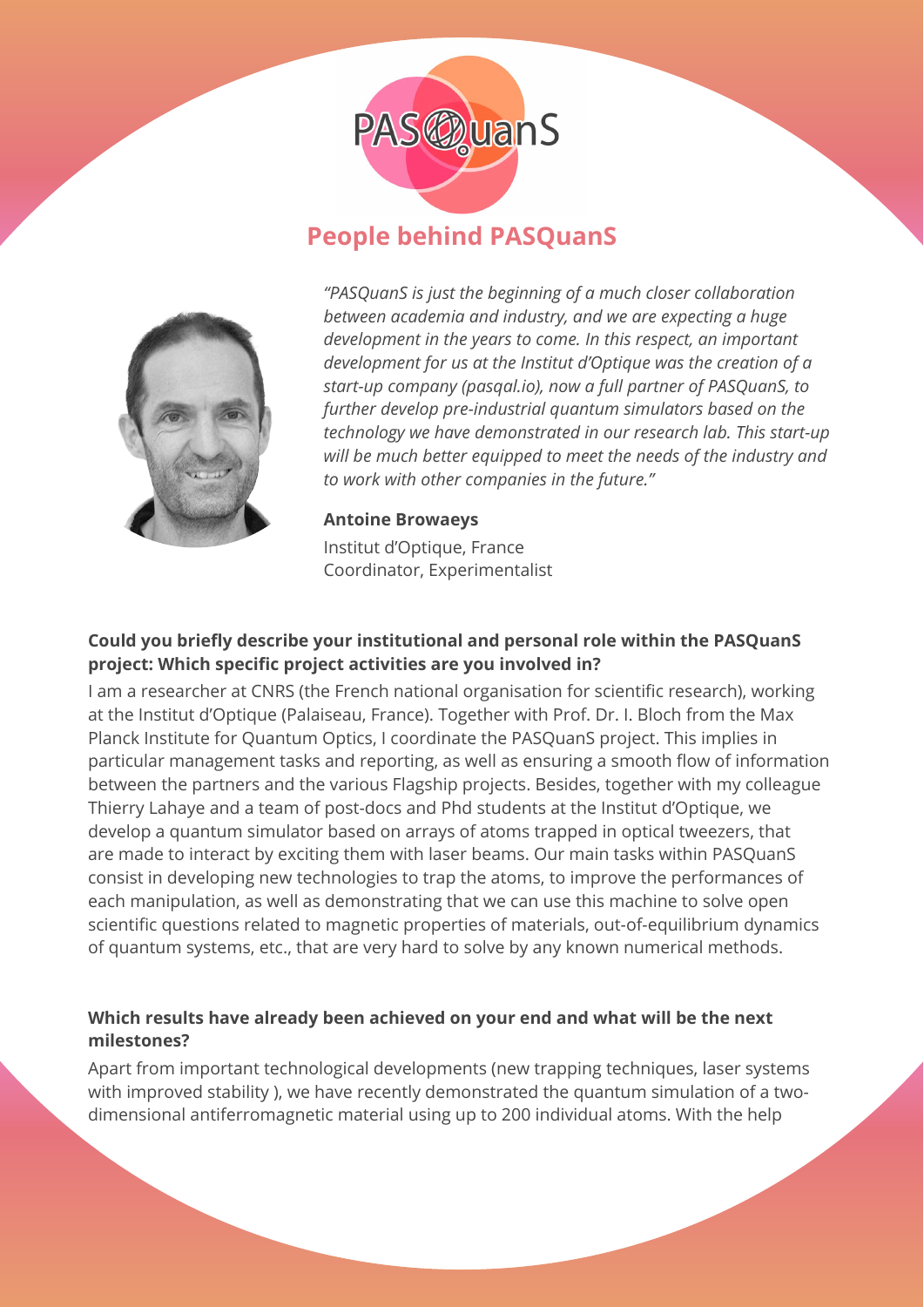of theory colleagues, we could compare our results with the predictions of some of the most advanced numerical methods available. These methods only work up to about 100 atoms, but showed that we had a good understanding of our platform and of the role of the residual imperfections. The next milestones would be to use our platform to investigate open questions related, for example, to an effect called "geometric frustration" when the atoms are placed on a triangular array as encountered in some magnetic compounds: the theoretical description of this system is very challenging and quantum simulation is a promising approach to tackle it. Before doing so however, we need to suppress some of the residual imperfections to be able to observe this phenomenon. We are also working towards increasing the number of atoms up to around 1,000 by trapping them in a cryogenic environment with the help of the company MyCryoFirm, which is a also partner in the project. These are our goals before the end of PASQuanS.

#### **For you personally, what has been most fascinating about the project so far and how do you think PASQuanS will impact your future career?**

I am very impressed by the experimental improvements that the various groups of PASQuanS have achieved. For example, for us, trapping and controlling 200 atoms as we have shown in 2020 was not something I was fully anticipating even 5 years ago, as it seemed quite out of reach back them. But our very driven students and post-docs made that work! At the end of the day, one has to remember the daily challenge that we face: we observe and control individual atoms that, when I was a student 25 years ago, I was told could not be seen! And these amazing developments are of course also happening in the other experimental groups of PASQuanS, and in many around the world.

The second thing that impresses me is the creativity of the theorists to come up with new approaches. For example, characterising the quantum correlations in our many-body systems is extremely challenging, but many theory colleagues from the consortium developed original methods that can be tried in the lab.

Last but not least, for me this was the first time that I have interacted strongly with people from the industry. I discovered their genuine interest for quantum technologies and the huge range of potential applications, from optimisation of processes, to quantum materials, low energy consumption, etc. For instance, we have started a collaboration with researchers at eDF (the main French electricity supplier) on the optimisation of the charging of a fleet of electrical vehicles, that may be solved efficiently on a quantum simulator. This exchange would not have happened without PASQuanS, as I would not have spontaneously thought of contacting them. This is just the beginning of a closer collaboration between academia and industry, and we are expecting a huge development in the years to come. In this respect, an important development for us at the Institut d'Optique was the creation of a start-up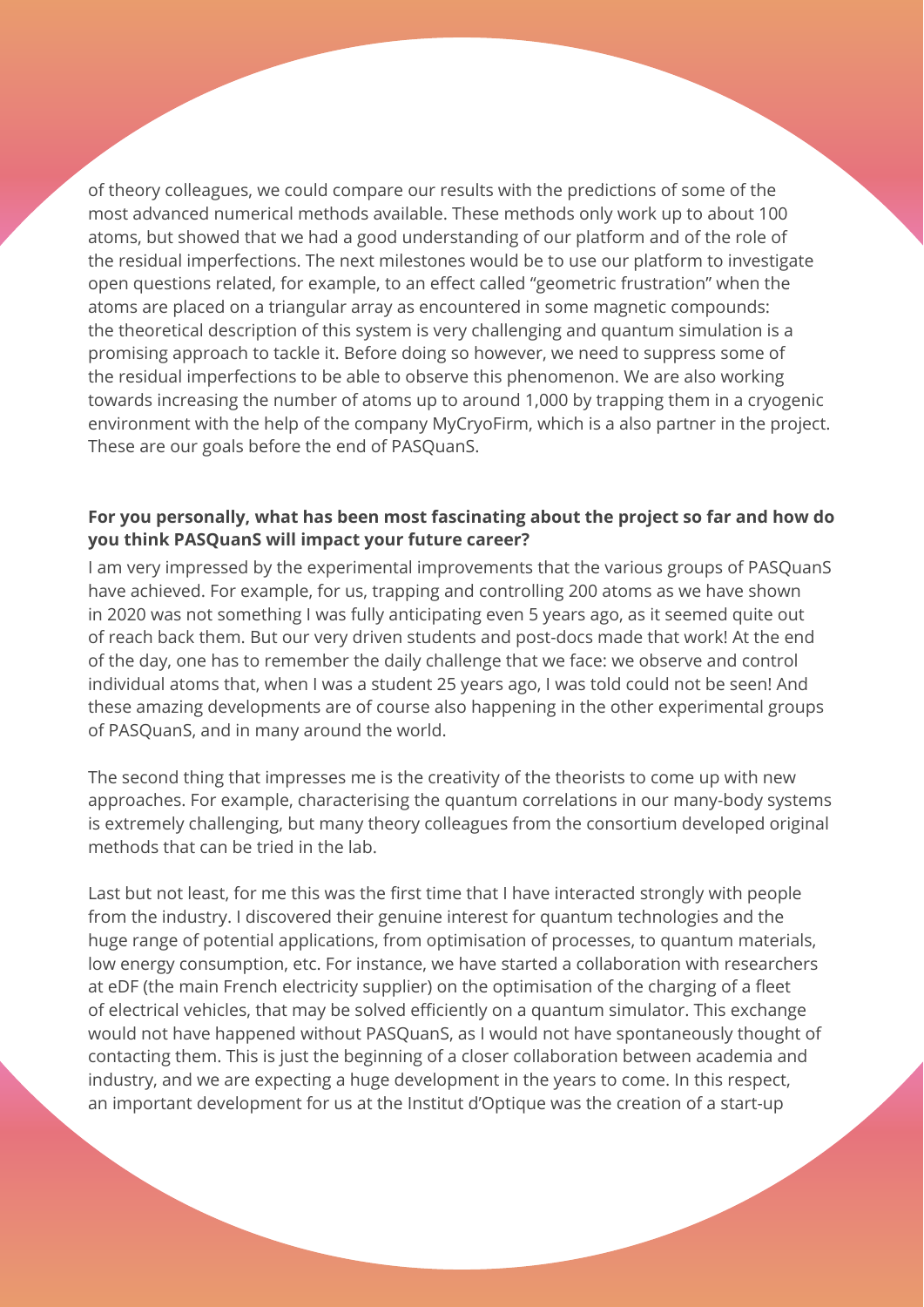company (pasqal.io), now a full partner of PASQuanS, to further develop pre- industrial quantum simulators based on the technology we have demonstrated in our research laboratory. This start-up will be much better equipped than us as an academic group to meet the needs of the industry and to work with companies in the future.

## **How can quantum technologies impact our daily lives: Where do we stand now and what will be its future role in business and society?**

This is a tough question. Quantum technologies are developing at the same time as the potential markets and their impact are not yet visible. Quantum technologies are still in their infancy, we are currently at the stage of proof-of-principle demonstrations to confirm their potential.

The promises are huge though and the fields of potential application manifold: more energyefficient ways to perform computations, new approaches to hard optimisation problems such as finding the best way to load airplanes, trucks, the stabilisation of national or supranational electricity grids, the charging of fleets of electrical vehicles, the spatial arrangement of antennas for cell phones, or the development of new materials or new drugs, better solar cells. All these developments will have an impact on our societies when they are mature enough. An important aspect for the industry is also for them to learn about quantum technologies, their potential and what we can do today in order to invest wisely: knowing about the quantum is a competitive advantage. Quantum technologies will also create new ecosystems, with new job opportunities. As we develop this "quantum industry", we will need to develop dedicated curricula to train students and teach them the required know-how. This is already an ongoing process at the European level reflected in the definition and set-up of a core cursus to educate "quantum engineers".

Now, if the question is, whether we will all have a quantum laptop in our houses, I have to admit that I don't know. But if we ever do, this is not in the near-future.

# **Compared with other research endeavours and EU projects in the field of quantum simulation, what's unique about the aims and scope of PASQuanS?**

PASQuanS gathers a unique combination of platforms and of skills with the consortium consisting of experimentalists and theorists from academia, partners from the industry who act as enablers , and potential end-users. Hence, we already have the full value chain represented in our consortium: from the fundamental demonstrations in the labs to the industry-driven applications via the suppliers of commercial technologies.